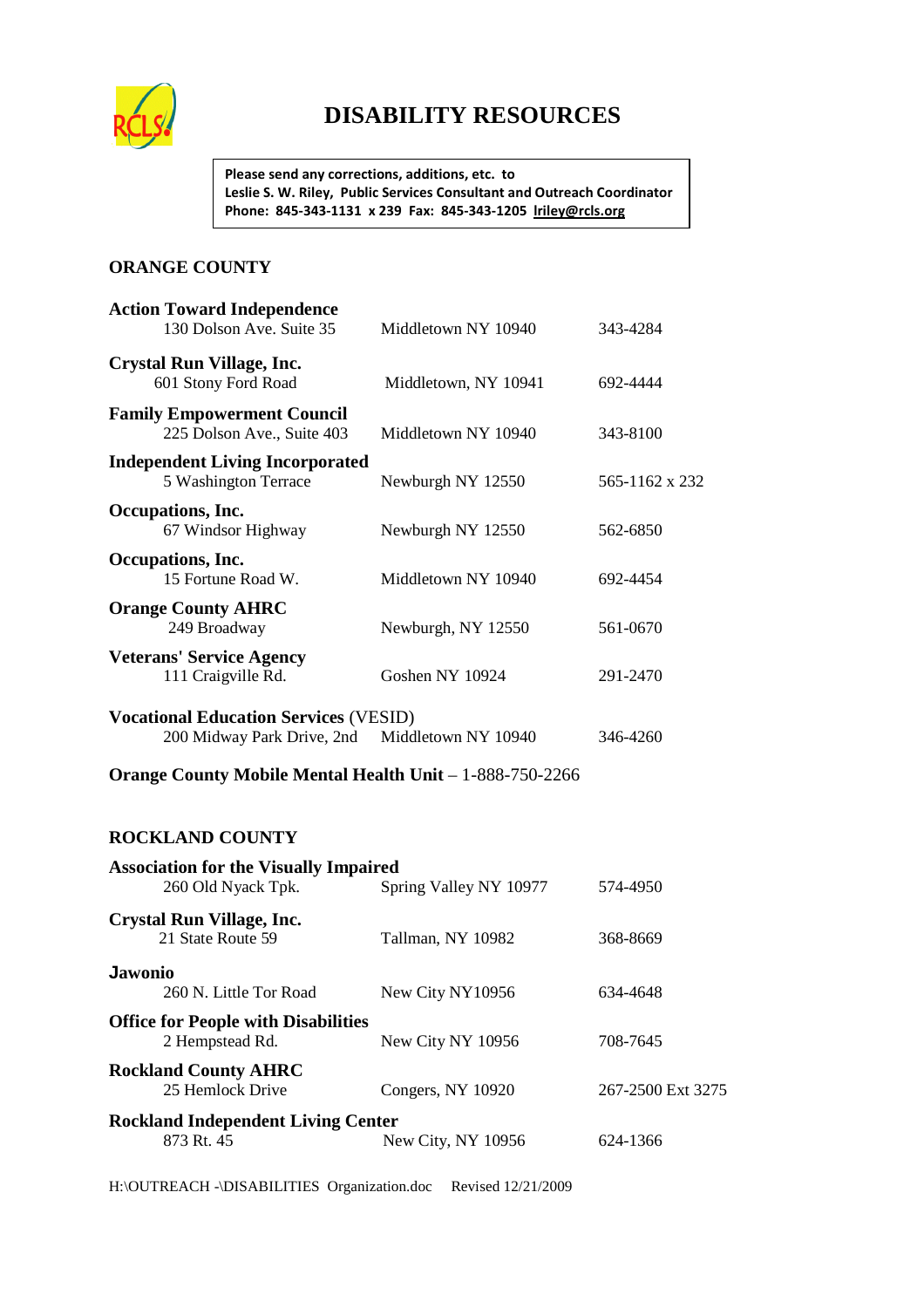| <b>Veterans' Service Agency</b><br>20 Squadron Blvd.                         | New City NY 10956      | 356-6070         |
|------------------------------------------------------------------------------|------------------------|------------------|
| <b>Vocational Education Services (VESID)</b><br>15 Perlman Dr. Pasack Plaza  | Spring Valley NY 10977 | 426-5410         |
| <b>Rockland County Crisis Service 364-2200</b>                               |                        |                  |
| <b>SULLIVAN COUNTY</b>                                                       |                        |                  |
| <b>Action Toward Independence</b><br>309 East Broadway Suite A               | Monticello NY 12701    | 794-4228         |
| <b>Crystal Run Village, Inc.</b><br>9 Landfield Ave.                         | Monticello, NY 12701   | 796-4324         |
| <b>Sullivan ARC</b><br>934 East Broadway                                     | Monticello, NY 12701   | 796-1350         |
| <b>Veterans' Service Agency</b><br>100 North Street                          | Monticello NY 12701    | 794-3000 x 3370  |
| <b>Sullivan County Mobile Mental Health Unit - 1-800-710-7082</b>            |                        |                  |
| <b>ULSTER COUNTY</b>                                                         |                        |                  |
| <b>Ulster/Green ARC</b><br>471 Albany Avenue                                 | Kingston, NY 12401     | 331-4300 Ext 287 |
| <b>Veterans' Service Agency</b><br>50 Center St                              | Ellenville NY 12428    | 340-3197         |
| <b>ALL COUNTIES</b>                                                          |                        |                  |
| <b>Hudson Valley Self-Advocacy Association</b><br>265 Saw Mill River Rd.     | Hawthorne NY 10532     | 242-7031         |
| <b>NYS Commission for the Blind</b><br>445 Hamilton Ave                      | White Plains, NY 10601 | 914-993-5370     |
| <b>Westchester Institute for Human Development</b><br>Cedarwood Hall, Rm 326 | Valhalla NY 10595      | 914-493-8204     |

Satellite offices for **Hudson Valley Special Education Parent Centers** will be opening at the Finkelstein Memorial Library in Spring Valley and the Thrall Middletown Public Library in January 2010. Namoi Brickel, Project Coordinator 914-493-7665